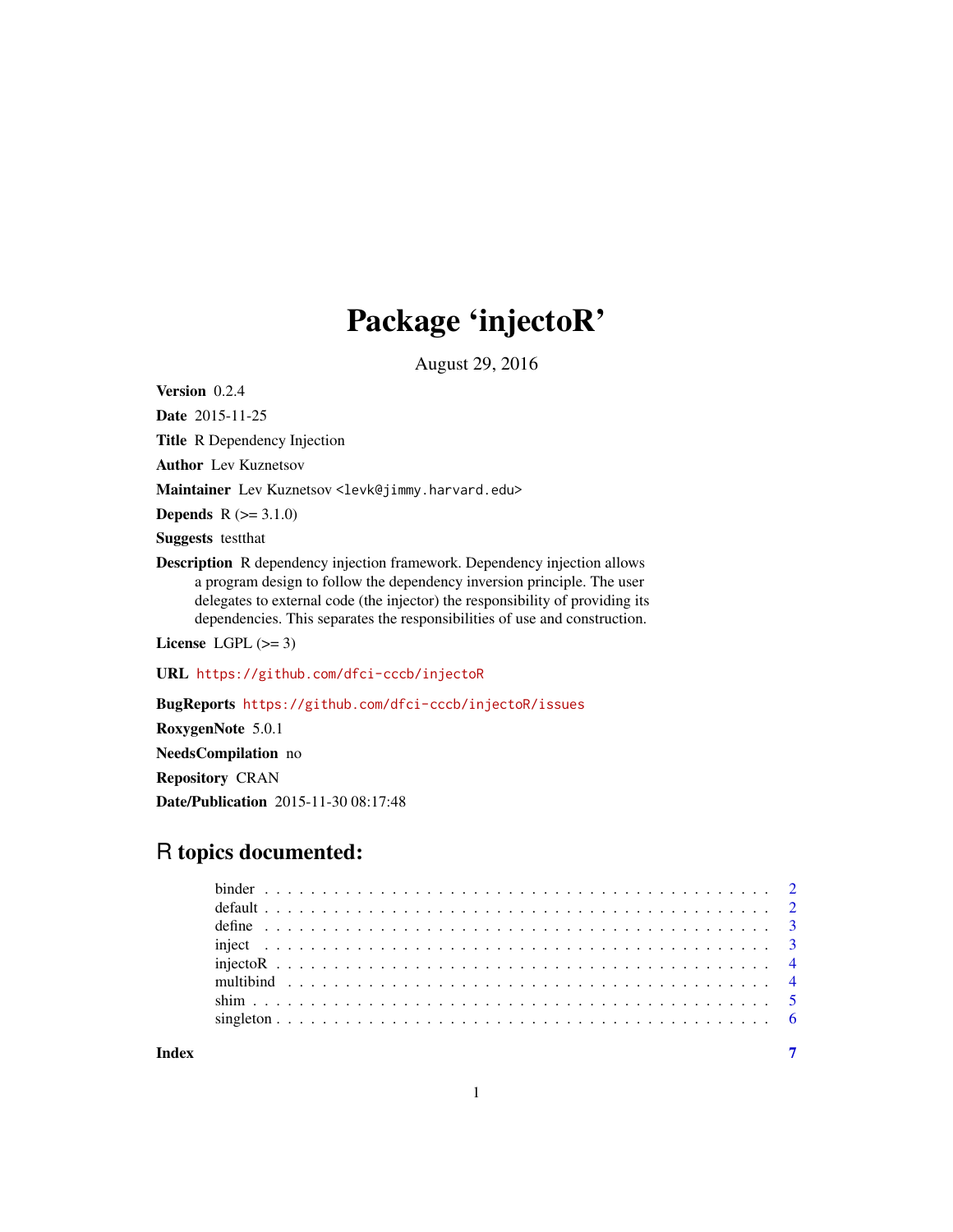<span id="page-1-0"></span>

# Description

Binder factory

# Usage

binder(parent = .binder, callback = function(binder) binder)

#### Arguments

| parent   | of the new binder, injection will propagate up the parent stack looking for keys;<br>if omitted defaults to root binder |  |  |  |  |  |
|----------|-------------------------------------------------------------------------------------------------------------------------|--|--|--|--|--|
| callback | called with the newly created binder and the result is returned; if omitted just<br>the new binder is returned          |  |  |  |  |  |

# Value

result of the injected callback if one is specified, otherwise the new binder

#### Examples

b <- binder ()

default *Default scope, bindings are provisioned each time a bean is injected*

# Description

Default scope, bindings are provisioned each time a bean is injected

#### Usage

```
default(provider)
```
# Arguments

provider unscoped delegate, no argument function responsible for provision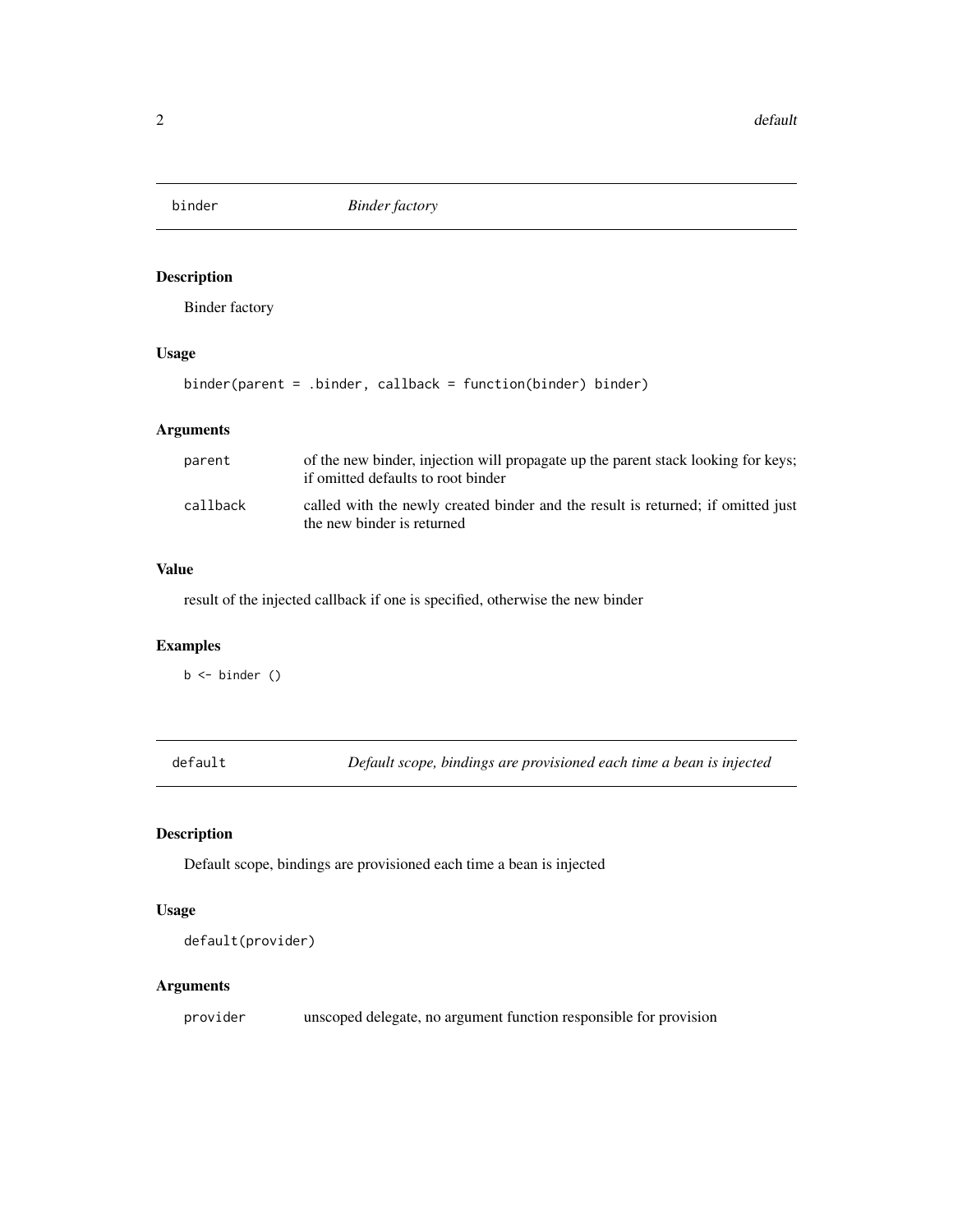<span id="page-2-0"></span>

# Description

Creates a key to factory binding

# Usage

define(..., scope = default, binder = .binder)

# Arguments

|        | injectable bean identifier to factory mappings, the key is the name is matched<br>to a parameter name during injection, the factory responsible for provisioning<br>of the bean, a factory may accept any number of arguments in which case the<br>framework will attempt to inject the argument if a binding to the parameter name<br>exists; if it does not, that argument will not be injected, in which case it is the<br>factory's responsibility to deal with a missing argument                                                  |
|--------|-----------------------------------------------------------------------------------------------------------------------------------------------------------------------------------------------------------------------------------------------------------------------------------------------------------------------------------------------------------------------------------------------------------------------------------------------------------------------------------------------------------------------------------------|
| scope  | of the bean, wraps the injected factory call specifying provisioning strategy, if<br>omitted a new bean instance will be provisioned each time injection is requested;<br>injectoR also ships with with the singleton scope which will provide once and<br>cache the bean for subsequent calls. Interface allows for custom scoping, the<br>scope parameter must be a function accepting key (name) and the provider - the<br>wrapped injected factory call - a function accepting no parameters responsible<br>for actual provisioning |
| binder | for this binding, if omitted the new binding is added to the root binder                                                                                                                                                                                                                                                                                                                                                                                                                                                                |

# Examples

define (hello = function () 'world', binder = binder ())

inject *Injects the callback function*

# Description

Injects the callback function

# Usage

inject(callback, binder = .binder)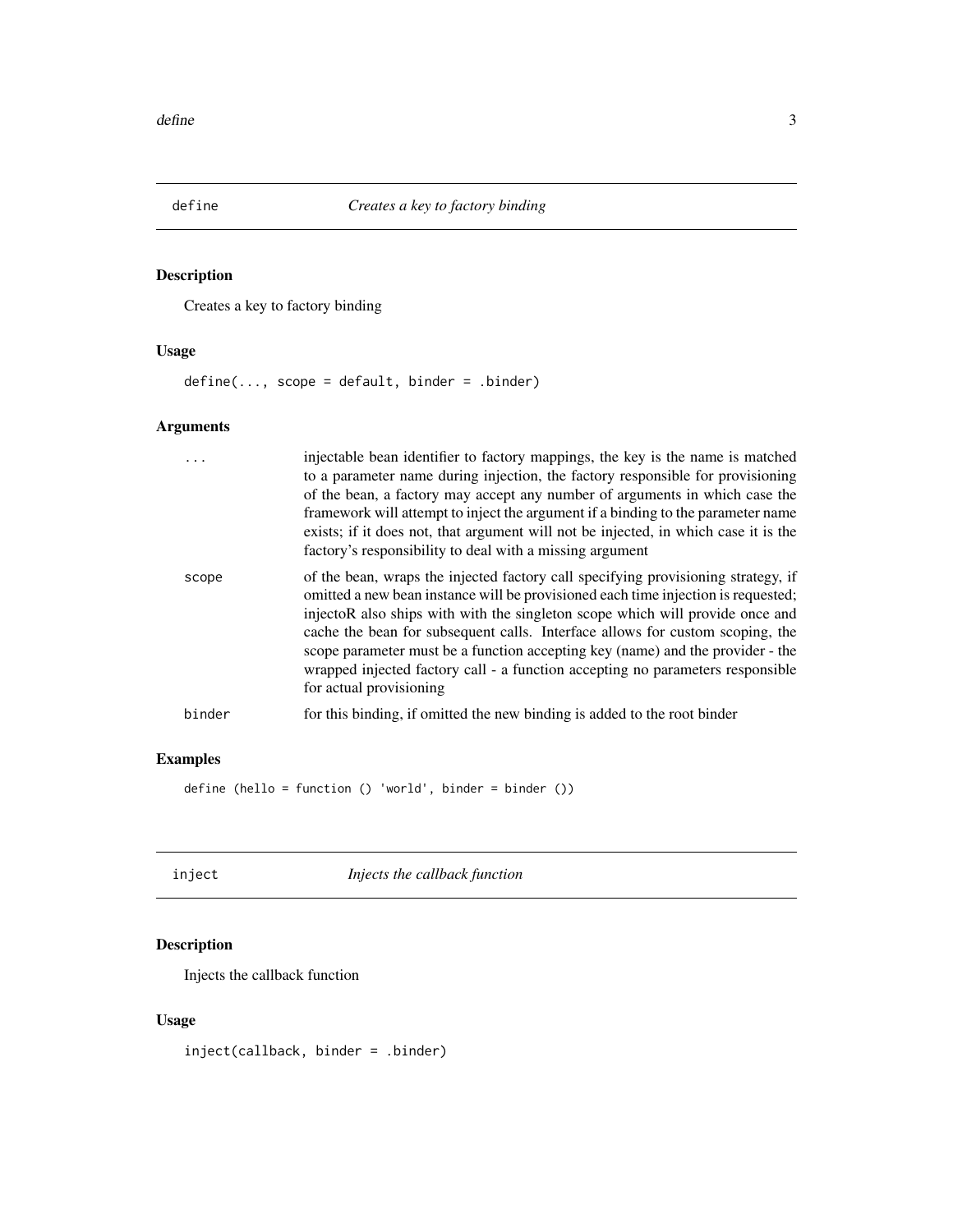#### <span id="page-3-0"></span>Arguments

| callback | function to inject, a function accepting arguments to be matched to injectable                                                                                       |
|----------|----------------------------------------------------------------------------------------------------------------------------------------------------------------------|
|          | keys; no errors are thrown if no binding is found for a key, this is the intended<br>mechanic for optional injection, if the callback is able to deal with a missing |
|          | argument the argument becomes optional                                                                                                                               |
| binder   | containing the injectables, defaults to root binder if omitted                                                                                                       |

#### Value

result of the injected callback evaluation

# Examples

```
inject (function (two) two, define (two = function () 2, binder = binder ()))
inject (function (power) power (2, 4),
      define (power = function (power) function (x, n) if (n < 1) 1 else x * power (x, n - 1)))
inject (function (fibonacci) fibonacci (8),
       define (fibonacci = function (fibonacci)
          function (n) if (n < 3) 1
                       else fibonacci (n - 1) + fibonacci (n - 2), binder = binder ()))
```
injectoR *Dependency injection framework*

#### Description

Dependency injection framework

#### Author(s)

levk

multibind *Aggregates multiple factories under one key*

# Description

Aggregates multiple factories under one key

#### Usage

```
multibind(key, scope = default, combine = function(this, parent)
 base::c(this, parent), binder = .binder)
```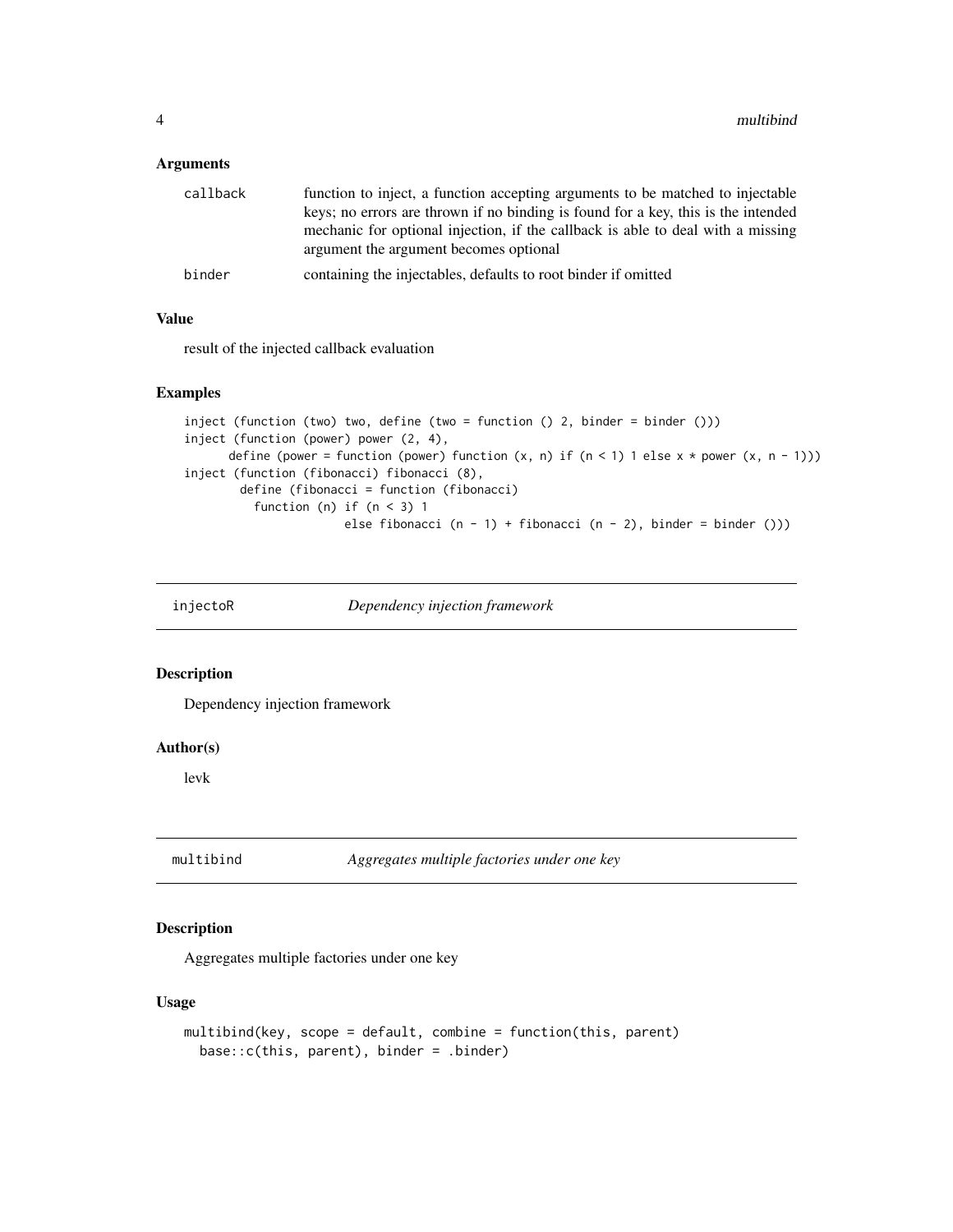#### <span id="page-4-0"></span>shim 5

#### **Arguments**

| key     | injectable bean identifier                                                                                                                                                                                                                                                                                                                                                                                                                                                                                                              |
|---------|-----------------------------------------------------------------------------------------------------------------------------------------------------------------------------------------------------------------------------------------------------------------------------------------------------------------------------------------------------------------------------------------------------------------------------------------------------------------------------------------------------------------------------------------|
| scope   | of the bean, wraps the injected factory call specifying provisioning strategy, if<br>omitted a new bean instance will be provisioned each time injection is requested;<br>injectoR also ships with with the singleton scope which will provide once and<br>cache the bean for subsequent calls. Interface allows for custom scoping, the<br>scope parameter must be a function accepting key (name) and the provider - the<br>wrapped injected factory call - a function accepting no parameters responsible<br>for actual provisioning |
| combine | aggregation procedure for combination of context and inherited values, a func-<br>tion accepting a list of injectable values from the current binder context and a<br>no argument function to retrieve values of the parent context; if omitted will the<br>binding will aggregate all values                                                                                                                                                                                                                                           |
| binder  | for this binding, if omitted the binding is added to the root binder                                                                                                                                                                                                                                                                                                                                                                                                                                                                    |

#### Value

a function accepting one or more factories for adding elements to the binding; naming the factories will result in named values injected; optionally accepts a scope for the bindings, if omitted defaults to provide on injection; please be aware that the scope is called without key for unnamed multibinding

#### Examples

multibind ('keys', binder = binder ()) (function () 'skeleton')

shim *Shims libraries*

# Description

Shims libraries

#### Usage

```
shim(..., library.paths = .libPaths(), callback = function() binder,
 binder = .binder)
```
#### Arguments

... zero or more library names to shim binding each exported variable to the binder; if a library name is specified in a named list format (for example shim( $s4='stats4'$ , callback=function( $s4.A1$ ) all exported variable names from that library will be prepended with that name and a dot (as in the example); if a library cannot be loaded, no bindings are created for that library and no errors are thrown (but there is an error to console as reported by requireNamespace)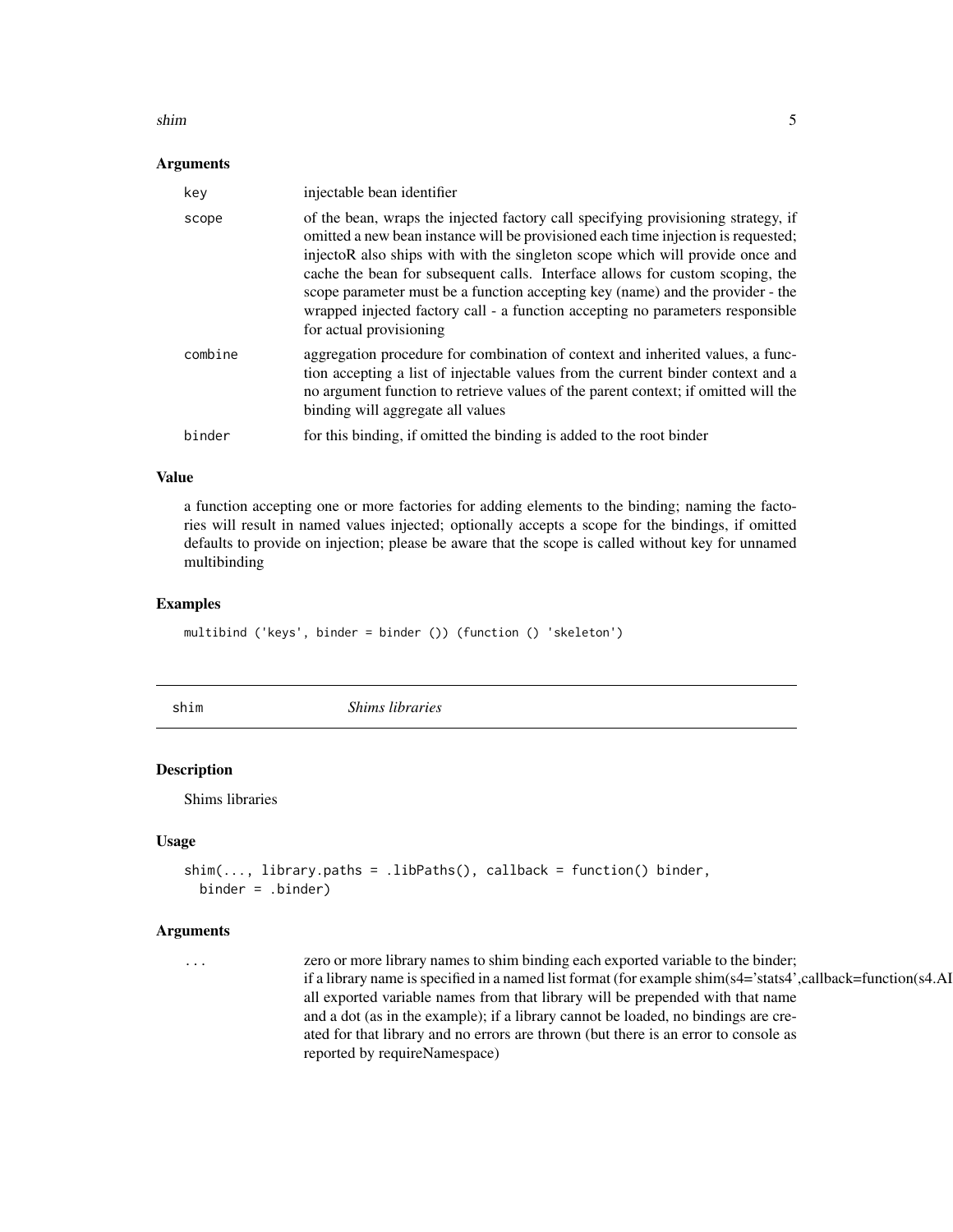#### <span id="page-5-0"></span>6 singleton and the state of the state of the state of the state of the state of the state of the state of the state of the state of the state of the state of the state of the state of the state of the state of the state o

|          | library.paths to use for loading namespace                                                                             |
|----------|------------------------------------------------------------------------------------------------------------------------|
| callback | injected for convenience using the binder specified after shim is completed, if<br>omitted the call returns the binder |
| binder   | for this shim                                                                                                          |

## Value

result of the callback if specified, binder otherwise

# Examples

```
shim ('injectoR', callback = function (inject) inject, binder = binder ())
```

| demand |  | singleton | Singleton scope, bindings of this scope are provided once, on initial |  |  |  |  |  |  |  |  |  |
|--------|--|-----------|-----------------------------------------------------------------------|--|--|--|--|--|--|--|--|--|
|--------|--|-----------|-----------------------------------------------------------------------|--|--|--|--|--|--|--|--|--|

# Description

Singleton scope, bindings of this scope are provided once, on initial demand

## Usage

```
singleton(provider)
```
#### Arguments

provider unscoped delegate, no argument function responsible for provision

# Examples

```
define (three = function () 3, scope = singleton, binder = binder ())
```